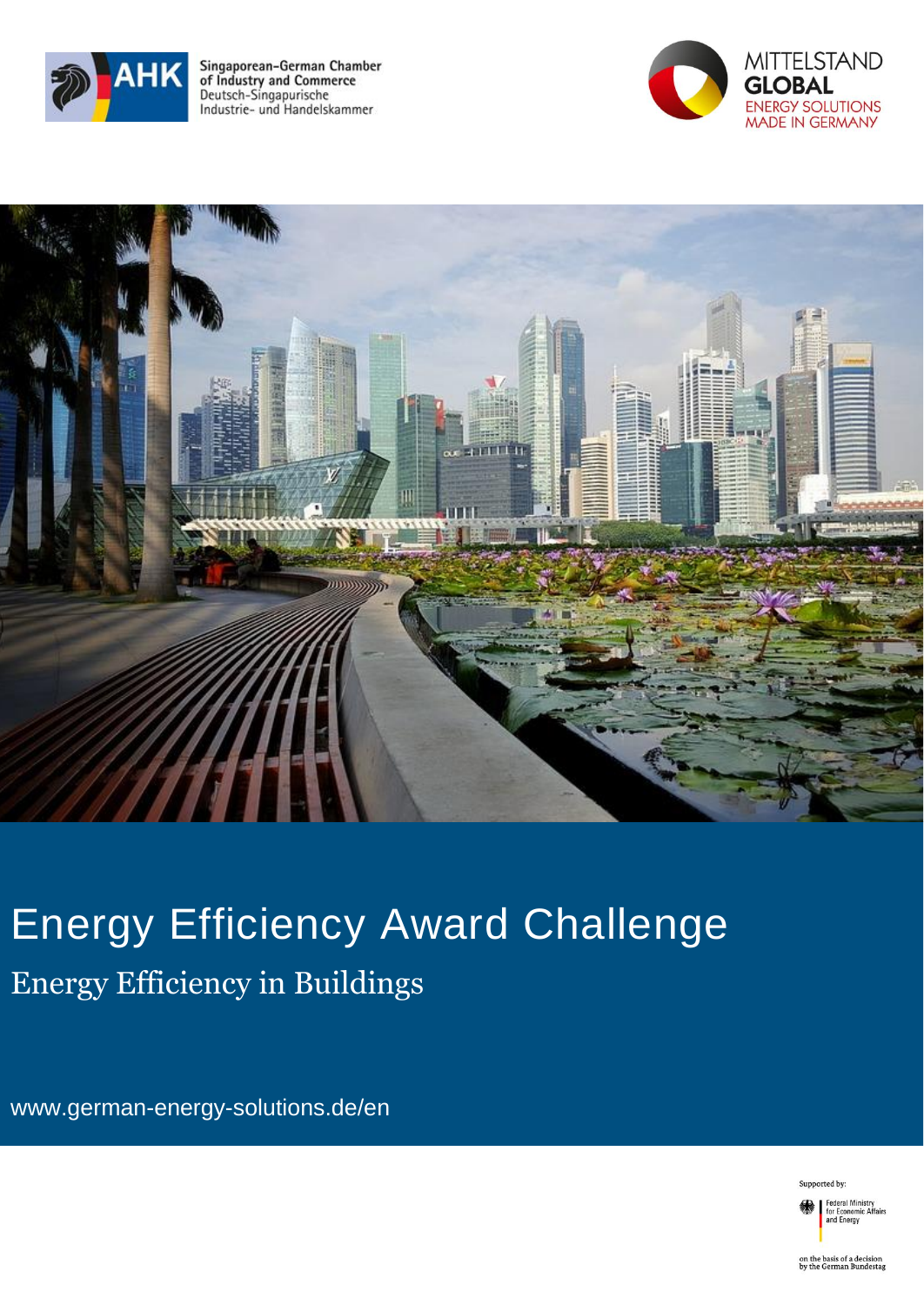#### Imprint

#### **Publisher**

Singaporean-German Chamber of Industry and Commerce (SGC) 25 International Business Park #03-105 German Centre Singapore 609916

#### **Status**

June 2018

#### **Print**

Eazyprints 10 Anson Road #27-18, International Plaza Singapore 079903

#### **Design**

Federal Ministry of Economic Affairs and Energy

#### **Illustrations**

Pixabay.com

#### **Text**

This brochure is published as part of the public relations work of the Federal Ministry for Economic Affairs and Energy. It is distributed free of charge and is not intended for sale.

The distribution of this brochure at campaign events or at information stands run by political parties is prohibited, and political party-related information or advertising shall not be inserted in, printed on, or affixed to this publication.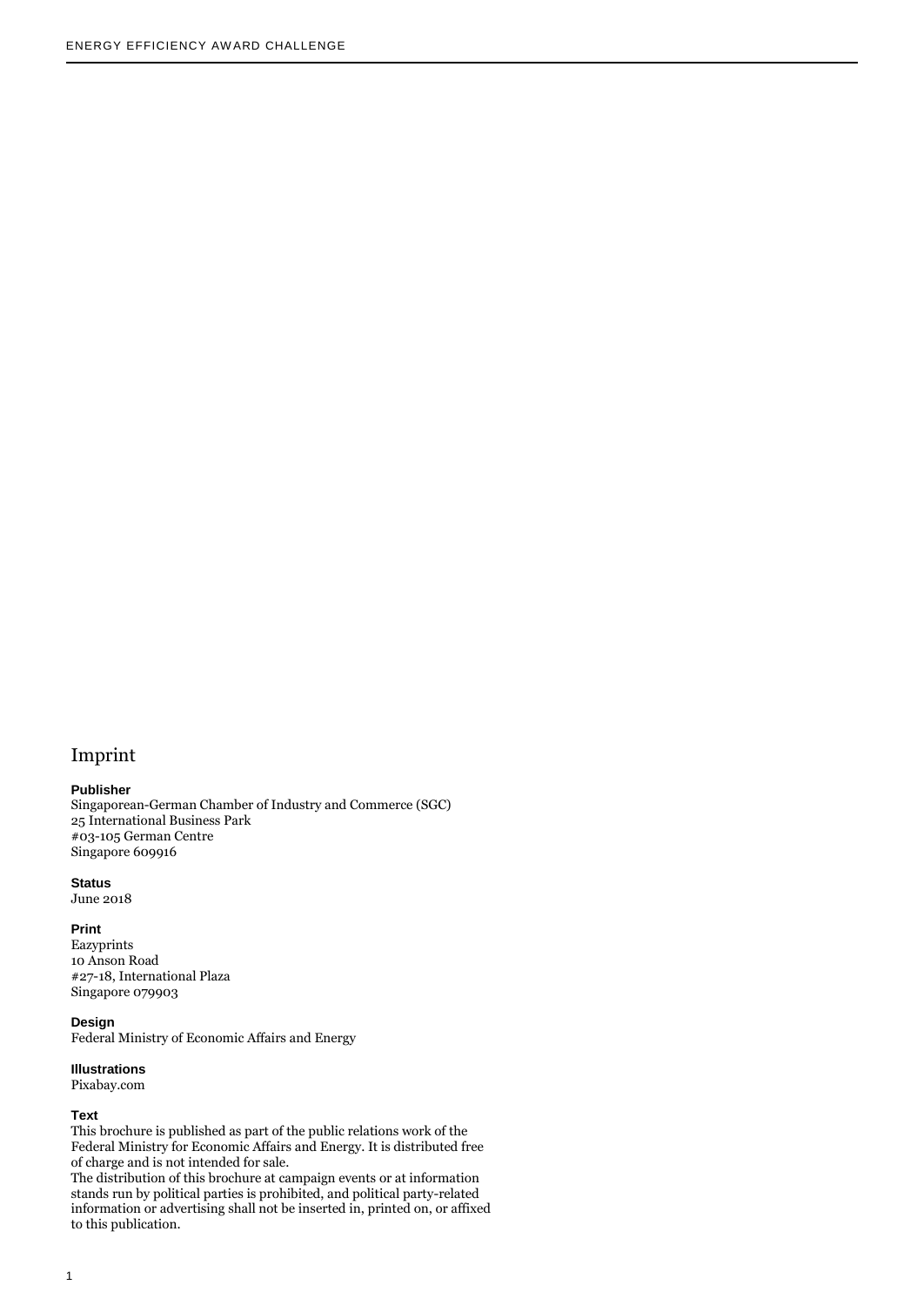### Preface



The Energy Efficiency Award Challenge is a celebration of innovative German energy-efficient solutions in buildings in Singapore. It is a great opportunity to promote successful German-Singaporean partnerships, which have led to increased building quality, reduced energy costs and lower CO2 emission levels in Singapore. The five innovative projects, which are being showcased in the framework of the award challenge, present Singapore as an attractive location for German companies seeking partnerships and market opportunities.

The advanced technologies, know-how and expertise from the German companies involved in these projects conducted in Singapore are representatives of a wider success story: Germany is a world leader in the

field of energy efficiency. Cutting-edge German technologies are featured in all energy efficiency market segments, including insulation systems, insulated glazing, heating and cooling technologies, efficient home appliances, smart metering, energy-efficient lighting systems, cogeneration systems, as well as pumps and compressed air systems. German companies generate a turnover of about \$66 billion per year in this industry and double-digit growth rates are expected in the coming years.

Since 2004, the Federal Ministry for Economic Affairs and Energy has successfully supported German-Singaporean partnerships via the German Energy Solutions Initiative. The Singaporean market has proved to be very open to German suppliers of energy-efficient products, systems and services. Since this initiative was launched in 2002, the Singaporean-German Chamber of Industry and Commerce has been active in creating and hosting successful cooperation platforms such as trade missions and innovation seminars. This showcase project is the first one of its sort in Singapore and it gives the German Ministry for Economic Affairs and Energy a welcome opportunity to celebrate some great examples of German-Singaporean partnership in the building sector.

Cottele

Christina Wittek Head of Division German Energy Solutions Initiative Federal Ministry for Economic Affairs and Energy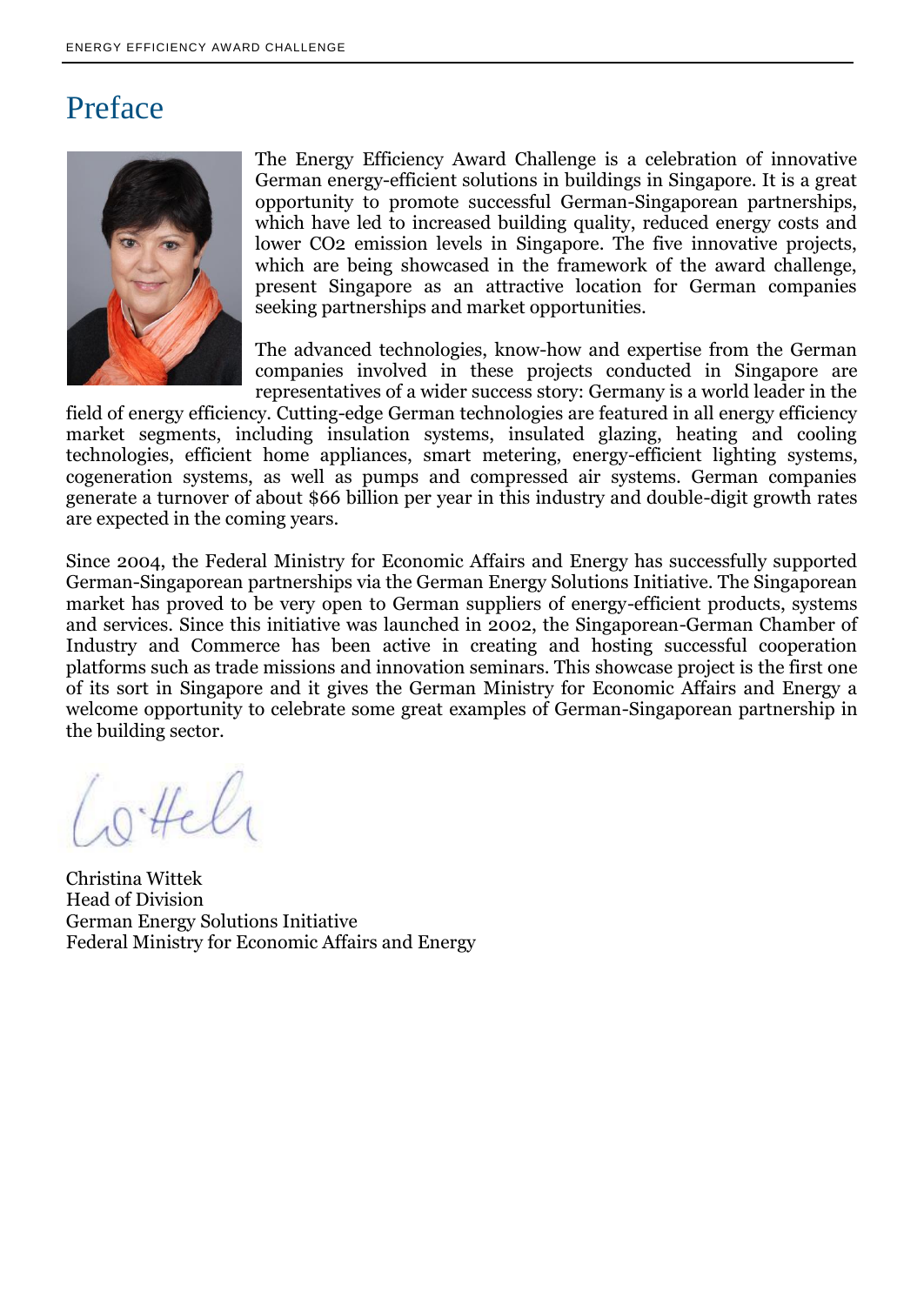## Dear Sir/Mdm,

On 22 April 2016, Singapore pledged to cut its emission intensity by 36% by 2030, as compared to 2005 levels, by signing the Paris Agreement on Climate Change. The city-state recognises that clean technologies and renewable energy are key factors for its economic growth.

Through the use of innovative technologies, energy conservation in every field of application holds enormous potential. Companies, private households and the public sector can tap on innovative technologies to save a previously unimagined amount of energy. The usage of efficient technologies in power generation and other sectors accounted for Singapore's reduction in energy intensity by 15% from 1990 to 2005 and by 16% between 2005 and 2010.

Buildings in Singapore consume about half of the country's electricity. Therefore, they play a major role in the national efforts to become more energy efficient. Through the implementation of energy conservation and efficiency measures, building owners can achieve significant energy and cost savings.

Singapore's Green Mark Certification programme is a benchmarking scheme for energy efficient buildings. It recognises efforts to reduce energy consumption, water and resource usage as well as the potential environmental impact of the building. Furthermore, the benefits of the Green Mark Certification include improved indoor environmental quality. The city-state has set itself the goal to have 80% of its buildings certified green by 2030.

To give an additional incentive for owners to reduce the energy consumption of their buildings, the government is publishing the details on energy consumption of commercial buildings. Currently, the data is given voluntarily but the Building and Construction Authority (BCA) is planning on making it mandatory in the coming years.

Energy efficiency can not only be achieved by building new efficient buildings but more importantly by retrofitting existing buildings. In 2017, office and retail buildings achieved a reduction of 14% - 16% through retrofitting. For hotels, electricity savings even amounted to 23%.

| <b>Building Type</b>                      | No. of<br><b>Buildings</b> | <b>EUI Before</b><br><b>Retrofit</b><br>$(kWh/m^2, yr)$ | <b>EUI After</b><br><b>Retrofit</b><br>(kWh/m <sup>2</sup> .yr) | Average<br><b>Percentage</b><br><b>Improvement</b> | Average<br><b>Payback</b><br>(year) |
|-------------------------------------------|----------------------------|---------------------------------------------------------|-----------------------------------------------------------------|----------------------------------------------------|-------------------------------------|
| <b>Office</b><br><b>Buildings</b>         | 47                         | 249                                                     | 210                                                             | 16%                                                | $6.1 - 7.6$                         |
| <b>Hotels</b>                             | 23                         | 349                                                     | 268                                                             | 23%                                                | $4.6 - 5.8$                         |
| <b>Retail</b><br><b>Buildings</b>         | 26                         | 464                                                     | 399                                                             | 14%                                                | $5.6 - 7.0$                         |
| <b>Mixed</b><br><b>Developments</b>       | 17                         | 300                                                     | 257                                                             | 14%                                                | $6.2 - 7.8$                         |
| <b>Educational</b><br><b>Institutions</b> | 11                         | 216                                                     | 184                                                             | 15%                                                | $4.9 - 6.1$                         |

*Table 1: Energy Use Intensity (EUI) Tracking of Retrofitted Existing Buildings in Singapore, BCA Building Energy Benchmarking Report 2017*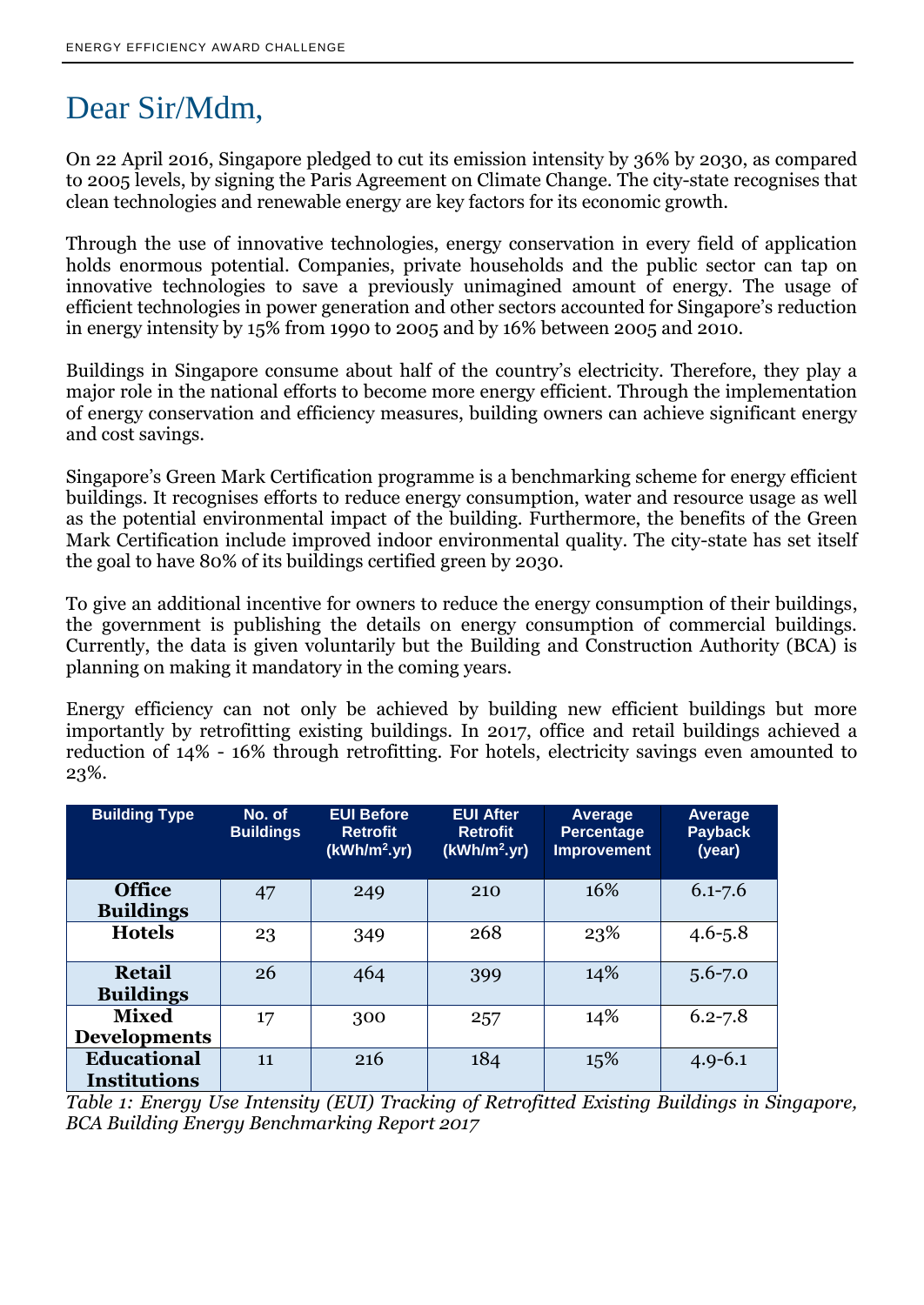As air conditioning accounts for approximately 60% of energy consumption in buildings, a focus lies on developing innovative technologies in this sector. Focus themes are decoupling ventilation and cooling and self-adapting distributed aircon systems.

One of the key projects in this area is the project "3for2". It is conducted by the Singapore-ETH Centre Future Cities Laboratory and Siemens Building Technologies and consists of an office building located in the United World College South East Asia (UWCSEA) building. The "chilled ceiling" technology used allows three stories to be built at the height which is normally required for two, without any reduction in the usable height on each floor. The innovative technology is a new type of climate control concept, separating the cooling and dehumidifying process, allowing a reduction of energy consumption of up to 40%. The building is likely to become Singapore's most energy-efficient office building in 2018.

Other technologies that are important for energy efficient buildings in Singapore are embedded intelligence in Building Management and Information Systems (BMIS) software and automated fault correction, as well as Integrated Design (ID) tools for multi-criteria optimization and predictive controls, integrated test-bedding of Building Envelope and Façade Systems (BEFS) and other systems. These focus technologies aim at monitoring and analysing energy use in real time to predict changes and anomalies and react accordingly, as well as maximising efficiency of the building.

Singapore will also host the International Green Building Conference from 5-7 September 2018 and the Building and Construction Authority (BCA) will soon publish a new roadmap with the goals and technologies required in the coming years.

#### **About the Energy Efficiency Award Challenge**

The Singaporean-German Chamber of Industry and Commerce is honoured to welcome you to the Energy Efficiency Award Challenge, organized on behalf of the German Federal Ministry of Economic Affairs and Energy. In this brochure you will be introduced to 5 German energy efficiency providers which are our finalists at this Award Challenge. With two site visits in the morning, a workshop in the afternoon and an evening reception, this unique event is the perfect opportunity to raise awareness for German innovation successfully implemented in Singapore.

The Energy Efficiency Award Challenge is part of the German Energy Solutions Initiative of the German Ministry for Economic Affairs and Energy to recognise the positive impact German solutions have on Singapore's efforts to become more energy efficient.

Best regards,

Singaporean-German Chamber of Industry and Commerce (SGC)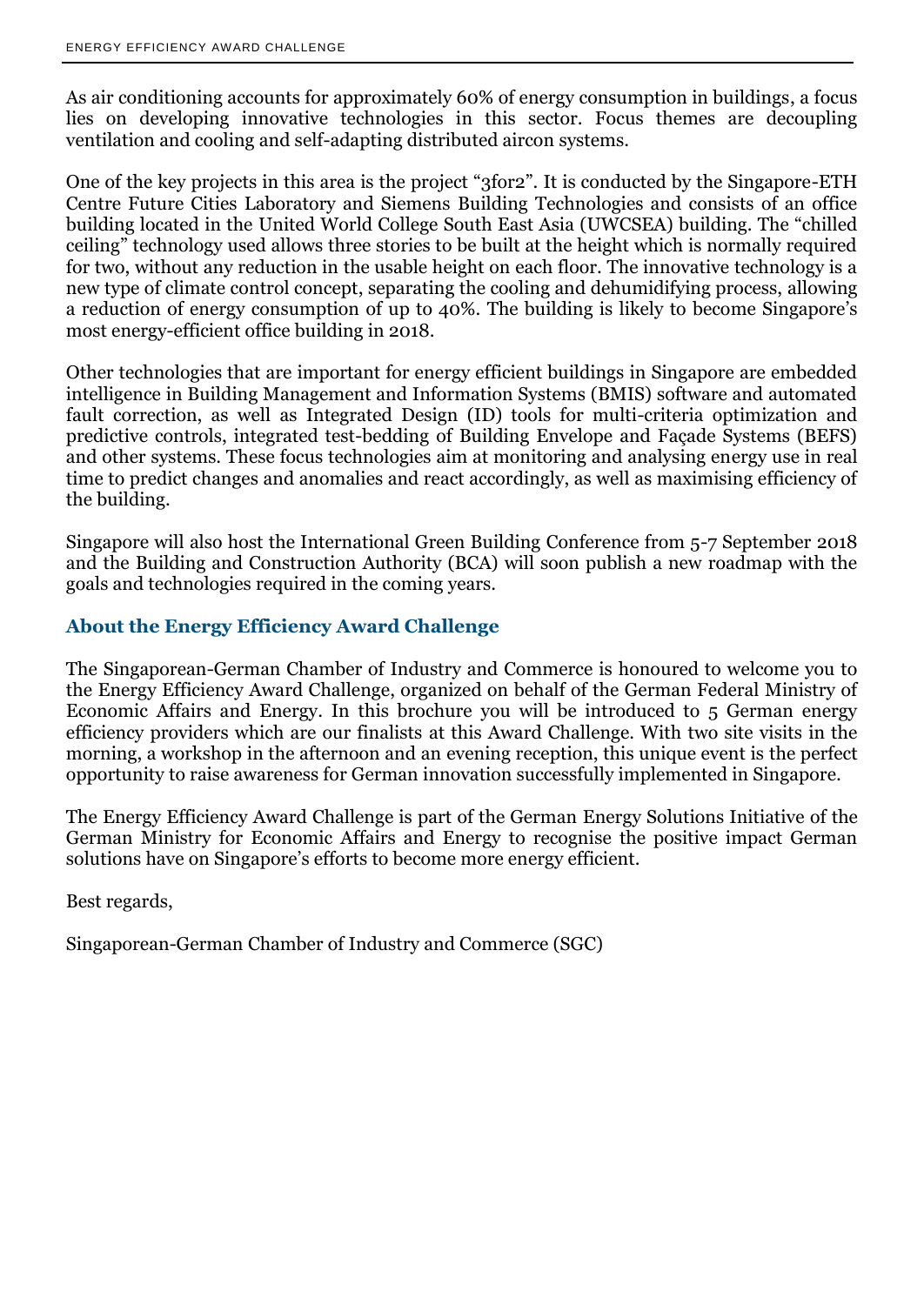## Jury Members

| <b>Jury Members</b>                                                                                             |  |  |  |  |  |
|-----------------------------------------------------------------------------------------------------------------|--|--|--|--|--|
| Mr Yeo Kim Dek                                                                                                  |  |  |  |  |  |
| <b>Business Development Manager, Sustainable Development</b><br>Capital                                         |  |  |  |  |  |
| Mr Tim Hill                                                                                                     |  |  |  |  |  |
| <b>Research Director, Eco-Business</b>                                                                          |  |  |  |  |  |
| Mr Edgare Kerkwijk                                                                                              |  |  |  |  |  |
| <b>Managing Director, Asia Energy Transition Fund (AETF)</b>                                                    |  |  |  |  |  |
| <b>Dr Thomas Reindl</b>                                                                                         |  |  |  |  |  |
| <b>Cluster Director, Solar Energy Systems at Solar Energy</b><br><b>Research Institute of Singapore (SERIS)</b> |  |  |  |  |  |
| <b>Prof Dr Dipti Srinivasan</b>                                                                                 |  |  |  |  |  |
| <b>Director Centre for Green Energy Management, National</b><br><b>University of Singapore</b>                  |  |  |  |  |  |
| <b>Ms May Siu</b>                                                                                               |  |  |  |  |  |
| <b>Director of Green Mark Department, Building Construction</b>                                                 |  |  |  |  |  |

**Authority (BCA)**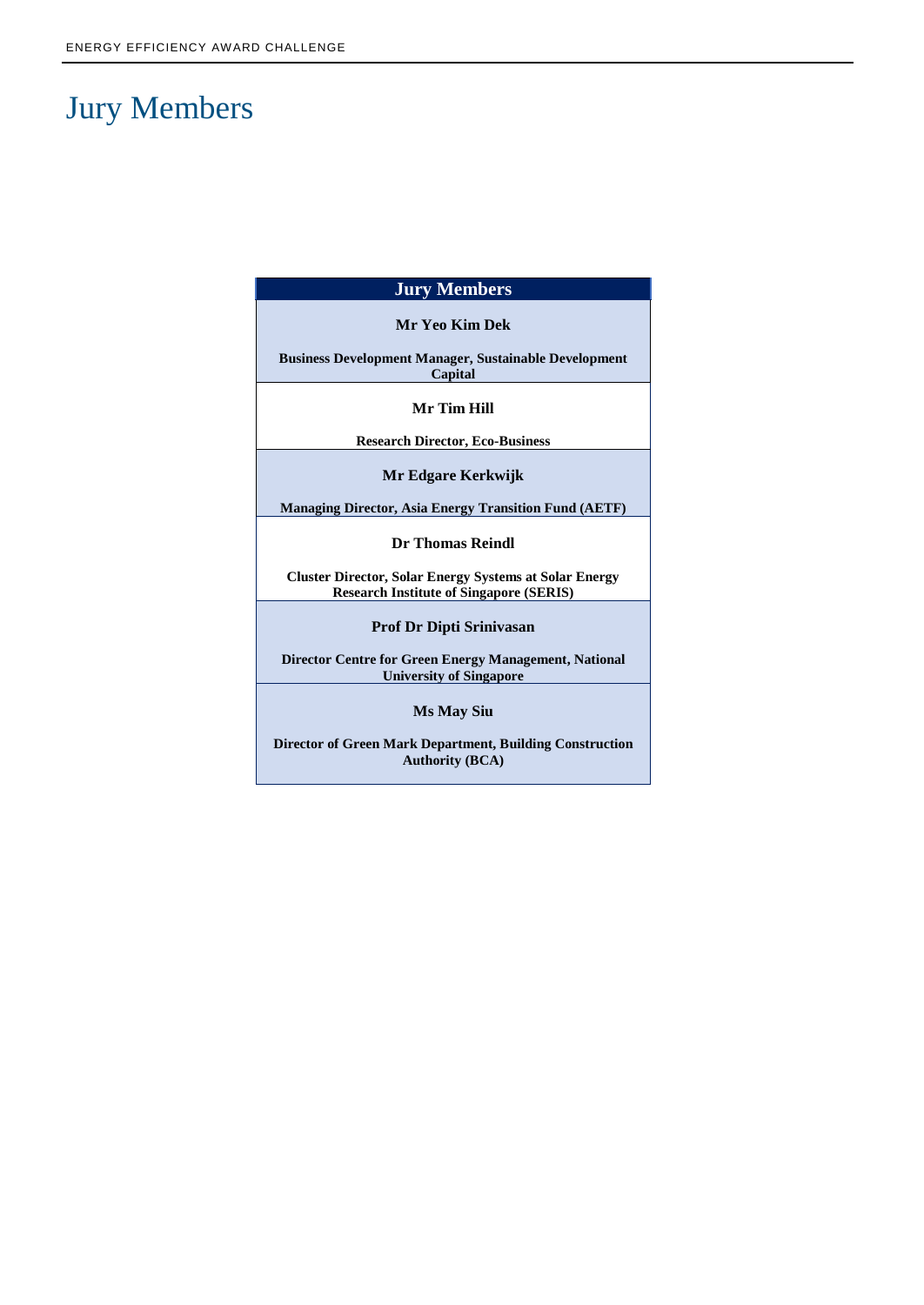## HOESCH GmbH

Hoesch Bausysteme is the leading manufacturer in the field of Roof and Wall Cladding Systems (building envelope) and Floor Systems. The company started the production in Germany in the 1960s and in 1965 the company developed the first continuous production line of sandwich panels in the world. Hoesch Bausysteme manufactures and supplies metal sandwich systems and floor systems from Germany to the world.

Since March 2015, to expand their customer base and most importantly to seek wider product acceptance in the S.E.A region, Hoesch Bausysteme set up a headquarter in Singapore located in German Centre to better serve this region.

### **HOESCH ISODACH INTEGRAL (roof)**

- Excellent thermal insulation due to the PIR-foam core
- Simple installation due to the optimised joint design leading to higher productivity and low project costs
- The outer shell is a trapezoidal shape and the inner shell is lined
- Good load-bearing capacity due to the 3-ribbed upper shell
- The duplex joint system prevents the ingress of water from the upper surface (external seal) and the internal seal to complete the vapour barrier
- Fire performance B-s2 do in accordance with EN 13501-1
- Length: up to 24 m
- Available in panel thicknesses: 95 mm, 115 m, 135 mm, and 155 mm
- U-values in accordance with EN 14509 from 0.34 to 0.17 W/m²K

### **HOESCH ISOWAND INTEGRAL (façade)**

- Concealed fastening with integrated clips
- Special elements for corners and parapet connections available
- Fire performance up to B-s1, do in accordance with EN 13501-1
- Length: up to 20 m
- Available in panel thicknesses: 60 mm, 80 mm, 100 mm, 120 mm, and 140 mm
- U-values in accordance with EN 14509 from 0.28 to 0.16 W/m<sup>2</sup> K

### **Successfully installed at Sandvik South East Asia**



In 2006, Sandvik South East Asia Pte Ltd installed the Hoesch Isodach Integral® (roof) and the Hoesch Isowand Integral® (façade) for their new Airport Logistics Park in Changi, Singapore.

The premise serves as Sandvik's regional head office in South East Asia as well as logistics operations, namely Sandvik's tooling distribution and Asia Pacific distribution for Sandvik Mining and Construction service parts.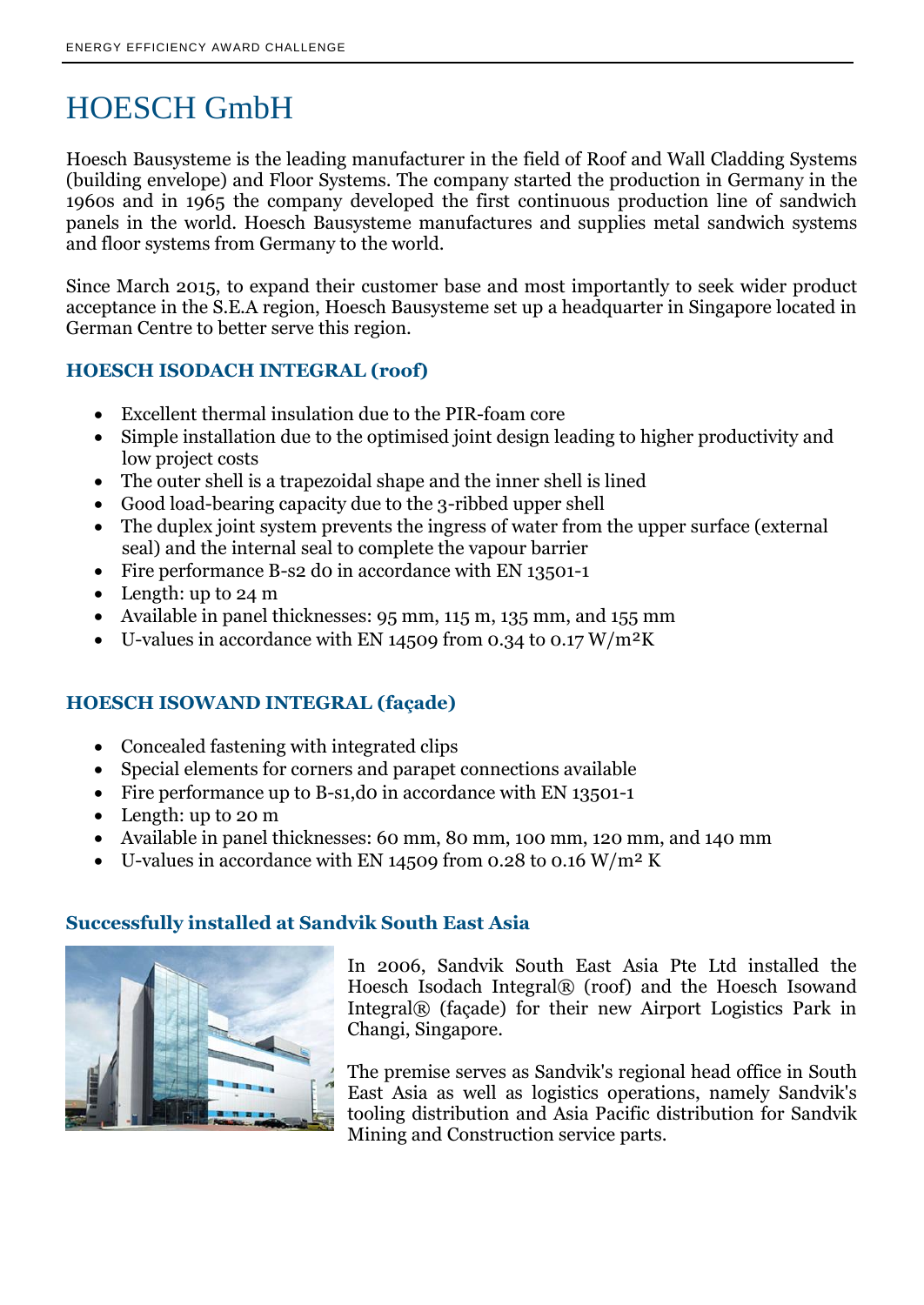The state-of-the-art building is designed to meet the company's corporate responsibility towards a sustainable environment. One of the building's green features is the incorporation of a high level thermal insulation to substantially and efficiently reduce the energy required to cool the building. Faithful+Gould was the consultant for the project.

### **Year of Construction or Renovation:** 2006

**Achieved Energy Savings:** The following overview shows a cost comparison of air-conditioned warehouses in Singapore.

| <b>Energy Cost</b>                  |                          |  |  |  |  |
|-------------------------------------|--------------------------|--|--|--|--|
| Normal air-conditioned warehouse in | <b>Sandvik Warehouse</b> |  |  |  |  |
| <b>Singapore</b>                    |                          |  |  |  |  |
| SGD $0,45$ /sq ft                   | $SGD_0.20/sqft$          |  |  |  |  |
| $SGD\ 4.84/m2$                      | SGD 2.15/ $\rm m^2$      |  |  |  |  |
| SGD 94,453.31/month                 | SGD 41,979.25/month      |  |  |  |  |
| Savings: SGD 52,474.06/month        |                          |  |  |  |  |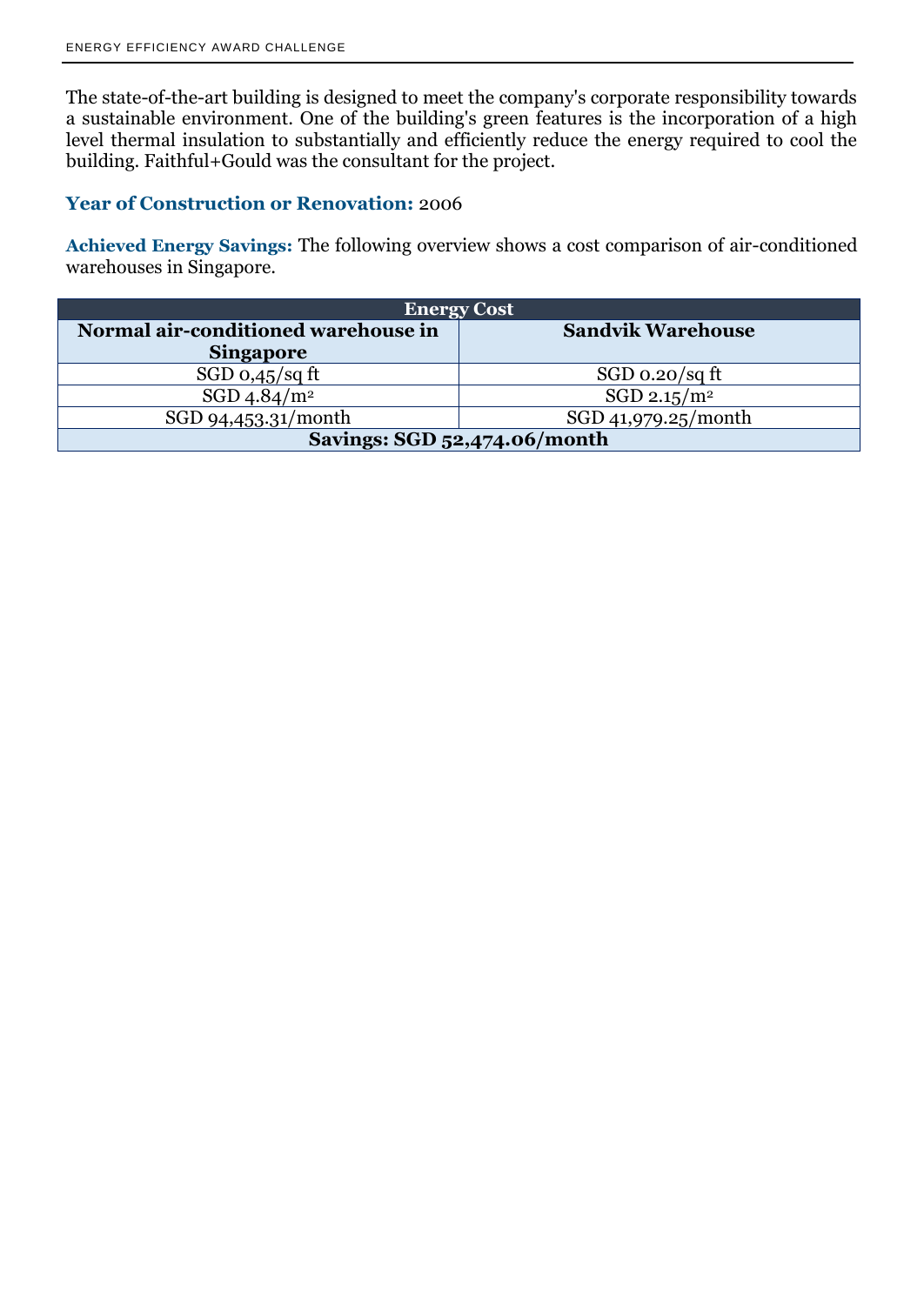## Klueber Lubrication

Klueber Lubrication's business offers their customers expert tribological solutions by supplying tailor-made specialty lubricants directly to customers in almost all branches of industry and regional markets. Their customers include producers of components, modules, machines and systems as well as companies using this equipment for their own production or processing activities.

Klueber Lubrication offers approximately 2000 different specialty lubricants, many of them developed and manufactured to specific customer requirements. With competent and customeroriented consulting and wide-ranging services, their employees have established Klueber Lubrication's excellent reputation as a partner to industry and trade.

Klueber Lubrication was founded by Theodor Klueber in Munich in 1929 and to this day their headquarters is located there. Their 2,110 employees, however, work for their customers in more than 30 countries. More than 1.000 of them are sales specialists, working in close contact with customers to develop ideas for new, even more efficient and eco-friendly specialty lubricants.

### **Klueber Maintain**

| <b>Klueber Maintain Service</b>            | <b>Offer</b>                                    |  |
|--------------------------------------------|-------------------------------------------------|--|
| Plant lubrication chart                    | Generation of a plant lubrication chart for all |  |
|                                            | lubrication points based on documents           |  |
|                                            | provided by OEMs                                |  |
| Asset register and Standard Operating      | Creation of a straightforward overview of       |  |
| Procedures                                 | lubrication tasks and lube point numbers        |  |
| Production                                 |                                                 |  |
| Compliance and labelling                   | Inspection for compliance with legal            |  |
|                                            | requirements; consistent labelling of all       |  |
|                                            | lubrication points                              |  |
| Management of lubrication tasks            | Providing the data required for integration of  |  |
|                                            | plant lubrication chart in your IT system       |  |
| Training (maintenance staff and operators) | Detailed training for machine maintenance       |  |
|                                            | and customised e-learning for operators         |  |

#### **Successfully installed at Nestle Plant Singapore**



In Singapore, Klueber Lubrication have carried out phase one of the project with Klueber Maintain which involved the plant lube chart creation. Through a site survey, lubrication points were identified and lubrication streamlining takes place. Through the information consolidated from different sites globally, for the same machine element/component, Klueber Lubrication recommends the correct amount and type of lubricants to be used to extend both the

relubrication cycle as well as reduce labour hours required.

The result from phase one of the project aims to extend lifetime of the equipment, extend lubrication intervals and also ensure that the components are running efficiently (energy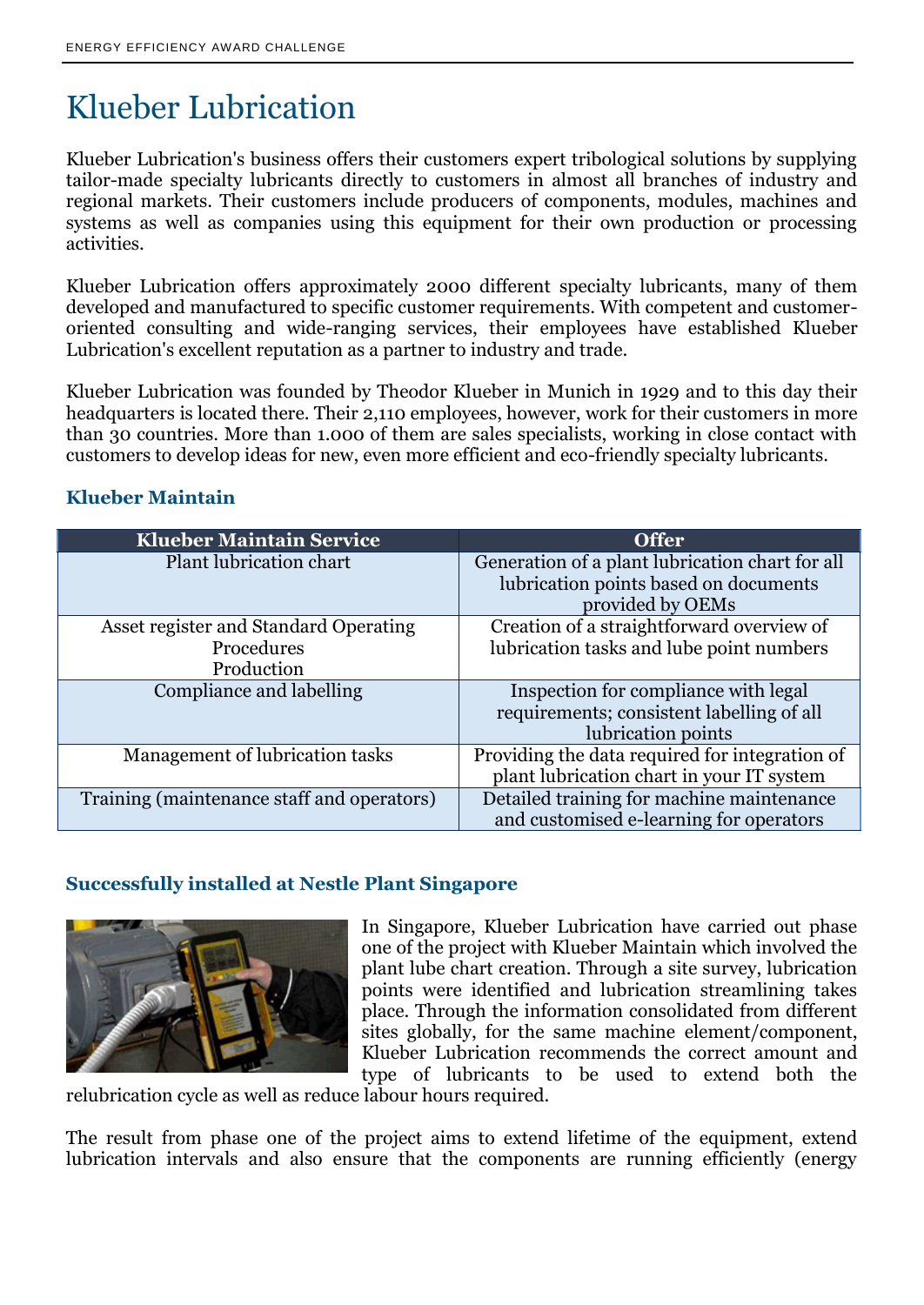efficiency) while reducing unscheduled downtime. For components that are identified as areas where energy saving can be further enhanced, Klueber Lubrication's energy study will be evaluated by their trained specialist and if the parameters are favorable for further saving with the help of specialty lubricants, on-site measurements will be taken and data will be consolidated and presented to their customer.

Klueber's Lubrication's products are being used throughout the Nestle Singapore plant especially in the food processing areas. Equipment such as blenders, mixer, conveyors & packers generally consist of bearings, gearboxes and hydraulics in which Klueber Lubricants are applied. Besides the production equipment, Klueber Lubricants production also brings down the energy usage of air compressors, refrigeration compressors and cooling towers.

#### **Year of Construction or Renovation:** 2017

**Achieved Energy Savings:** With the Klueber Efficiency Support there are 3% Energy Savings, 2% Labor savings, 1% Spares Savings; reduction of water consumption, reduced energy consumption and thus less energy costs and operating costs.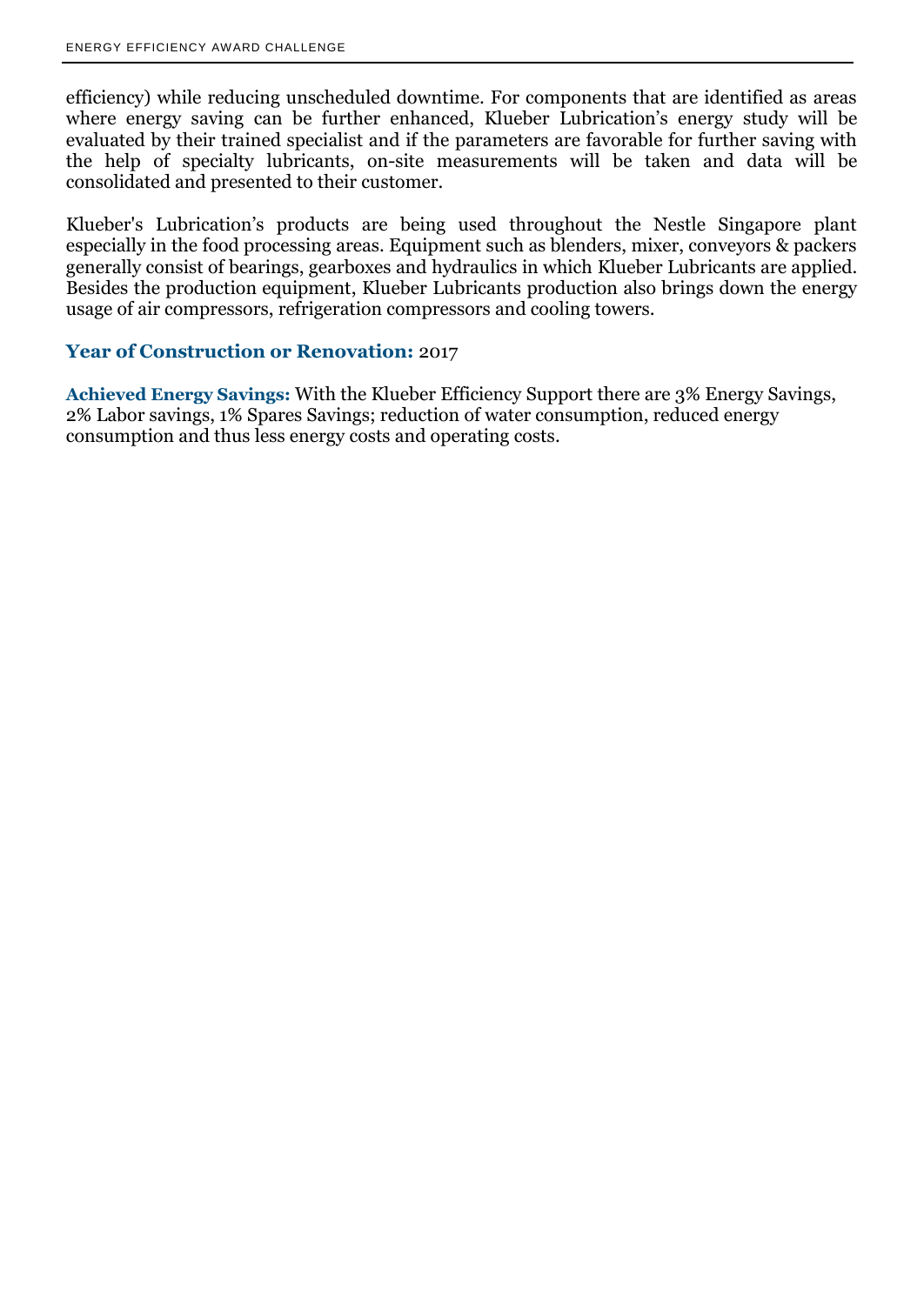## OBO BETTERMANN

Things could not be shaken until 1952: If an anchor was to be placed, a hole had to be drilled in the right place. No one questioned this. Only an OBO engineer was dissatisfied. So, OBO developed a metallic anchor, the special construction of which permitted it to be knocked directly into the wall.

From this moment on, the OBO pioneering spirit had a name: OBO − ohne Bohren (without drilling). This mounting advantage simplified the work of the craftsmen of the time significantly.

#### **Snap-on connection Magic Cable Tray**

What technology can be used to mount permanent and secure connections as efficiently as possible? OBO can provide the answer with its comprehensive Magic range. Thanks to the clever, practically tested connection technology, all the key system



components, such as trays and fittings, can be snapped on.

#### **Mesh Cable Tray System**

For a purely straight connection, neither connection components nor installation tools are required. Just **connect the two parts** and you are done. This means that you do not need to store connection parts and thus save costs. The new GR-Magic $\mathbb{R}$ mesh cable tray really speeds up installation and manages this with no



loss of stability and load-bearing capacity. Load tests show that GR-Magic® systems can fully match up to traditional screw connections. The electrical properties are also first class: The mechanical and electrical values required by the VDE guideline 0639 and in the new **IEC/EN 61537** are achieved easily. The GR-Magic® system can also be fastened on the bracket **without screws**

#### **Successfully installed at German European School of Singapore**

Conventional cable tray system uses bolts and nuts for the connection between each cable tray and is a very labour intensive installation activity. OBO's MAGIC cable tray system, from the trays to the fittings, is the world's first system in which all the major components are equipped with the innovative MAGIC Snap-On connector. The spring elements are permanently attached to the components so you do not lose them. Simply put them together, snap in place – and you are done. Coupled with better structural strength and mounting possibilities, lesser mounting supports are needed thus further reducing the installation time and labor resources needed.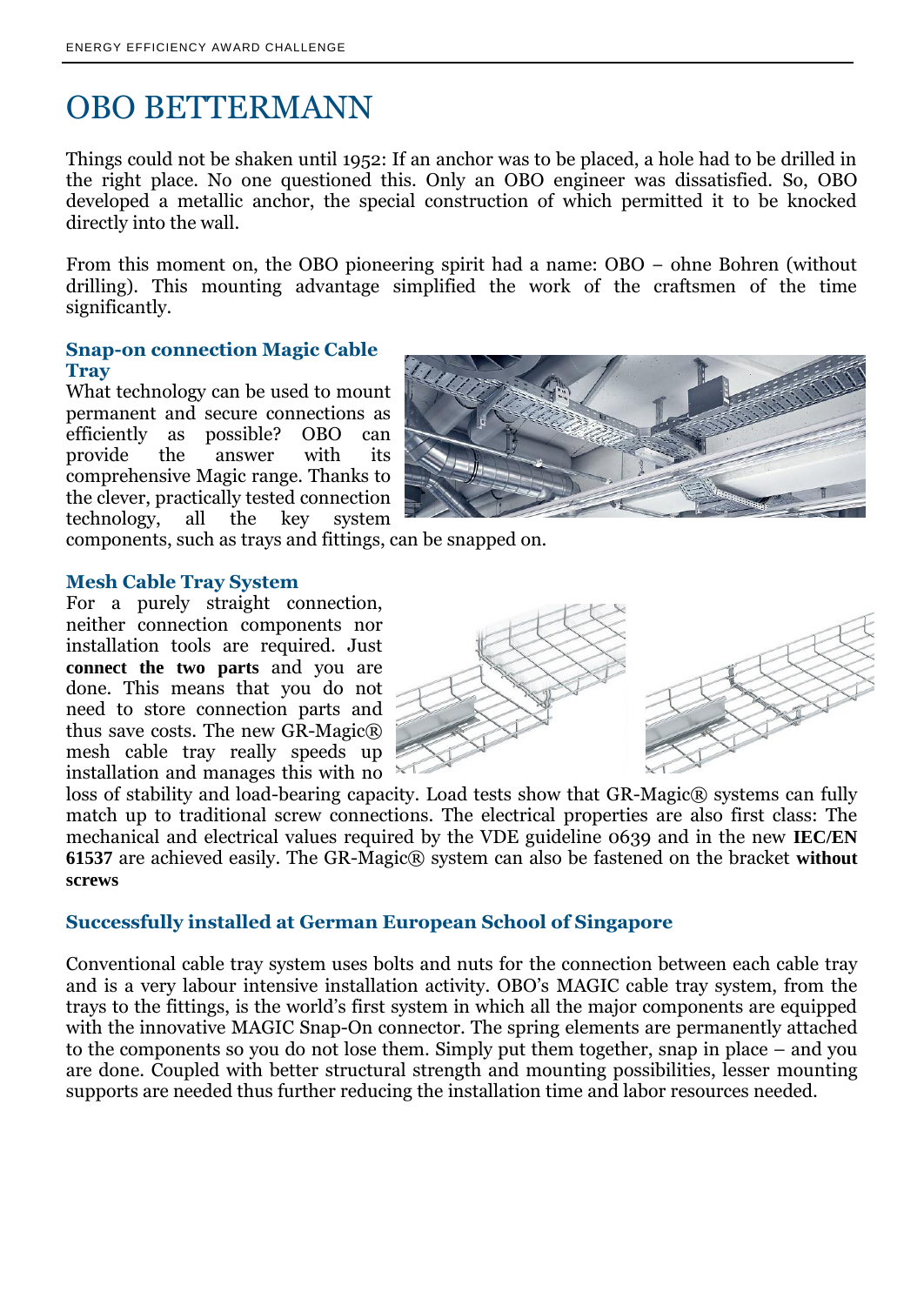### **Year of Construction or Renovation:** 2017-2018

**Achieved Energy Savings:** On average, an overall savings of 35-40% on installation time is achieved.

|                                                                                                                                                              | <b>Magic Cable Tray</b>                                           | <b>Conventional Cable</b><br><b>Tray</b> |                                                                |
|--------------------------------------------------------------------------------------------------------------------------------------------------------------|-------------------------------------------------------------------|------------------------------------------|----------------------------------------------------------------|
| <b>Production</b>                                                                                                                                            | 2,600 tons less of CO2 are<br>emitted than in standard<br>methods |                                          |                                                                |
| <b>Energy</b><br>consumption<br>during the<br><b>Installation of the</b><br>cable trays at<br><b>German European</b><br><b>School of</b><br><b>Singapore</b> | 96,146.4 kwh                                                      | 961,464.0 kwh                            | Energy savings due<br>to reduced usage of<br>drilling machines |
| <b>Usage</b>                                                                                                                                                 |                                                                   |                                          | No energy loss due to<br>damaged cables                        |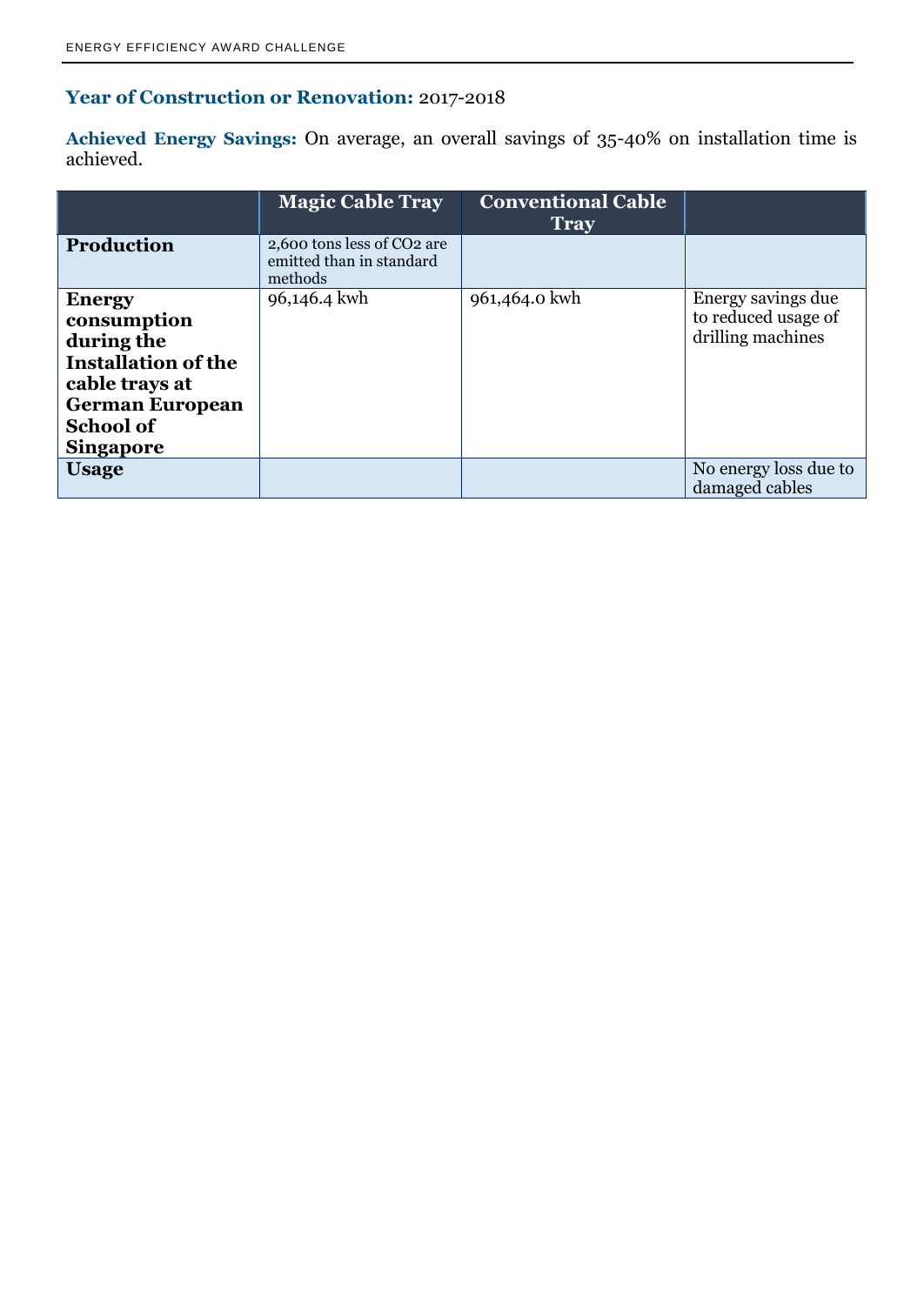## Schaetz Design & Construction

Schaetz Design & Construction GmbH is a German Design and Engineering Company whose main focus is the aviation industry. As the leading global specialist for rotating aircraft systems, Schätz has been recognized for innovative, efficient and award-winning design solutions. The company provides customised carousel parking decks, hangars and full design services for future airport facilities and aviation business parks. Schätz owns the patent for the unique aircraft storage device.

**Successfully installed at MAJ General Aviation Center at Seletar Airport Singapore**



Schätz Vertical is the world's first rotating aircraft parking system measuring 22m in diameter and allows easy and safe handling of up to 14 aircraft on only  $445 \text{ m}^2$  of land. The patented storage device saves land investment costs by 40% in addition to reducing delays, damages and high costs of manpower and operation while jockeying the aircraft.

It is the perfect solution for hangars susceptible to floods, located in extreme climates or any airports with limited or expensive land. Aircrafts are parked in a circular arrangement on a rotating disc to optimize space and operations. A hydraulic scissor-lift moves the aircraft five meters vertically between the two floors. In a conventional hangar it takes four men working for two hours to retrieve an aircraft. However, with the carousel system one worker can retrieve an aircraft from the lower deck in less than two minutes and from the upper desk in under seven minutes, which decreases manhours spent on parking and retrieval of an aircraft by 95%. As the system permits safe handling of the plane there are lower insurance and accident rates. For more information visit [www.schaetz.biz.](http://www.schaetz.biz/)

#### **Year of Construction or Renovation:** 2012

Achieved Energy Savings: Pre-fabricated parts allow energy savings due to shorter installation times; the gross floor area is reduced by 70% so less energy for cooling is required. Possibility to integrate PV cells on the roof and façade of the project, also reduced costs in daily operation due to 300% decrease in plane parking time.

The design has returned significant space savings, reducing hangar plot area from 1,164 square meters to 490 square meters (with the carousel parking system itself taking up just 445 square meters0), a 70 percent reduction in gross floor area. Hence, less energy for cooling is required. While the MAJ General Aviation Centre carousel is set in natural ventilation, in cases where the compact system is installed in mechanically heated or copied spaces, there can be energy savings from the reduced space requirements. In addition, due to 300% decrease in plane parking time, there are reduced costs in the daily operation.

Compared to conventional hangar parking facilities, the filigree concrete structure reduces the amount of construction material used by 60 percent. Most parts were pre-constructed in the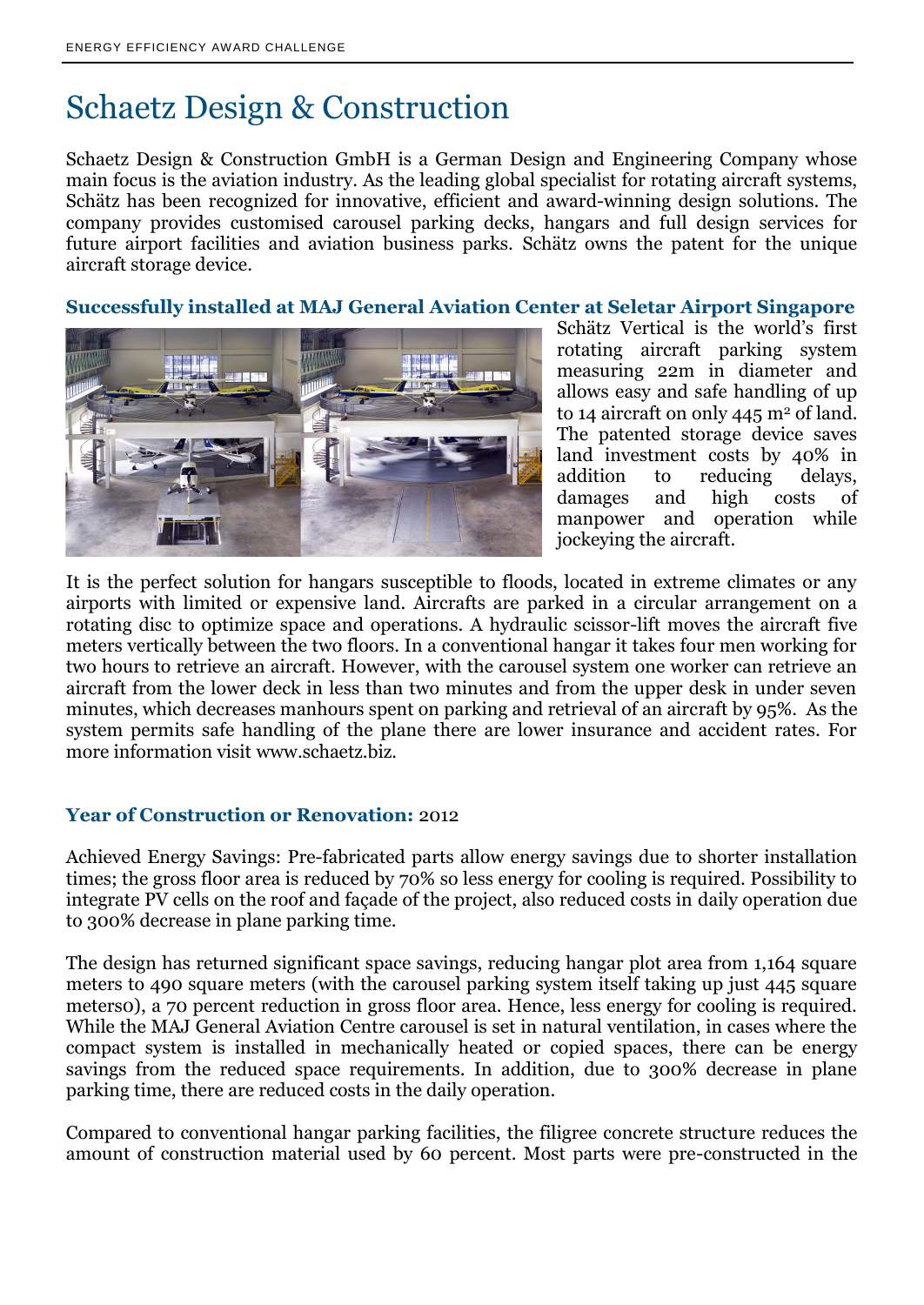factory while the concrete framework was cast in situ. Pre-fabrication coupled with the precision in engineering enabled the onsite installation to complete in just over 12 days – shorter than the usual seven days required for each level – with consequent energy savings.

With the Seletar General Aviation Centre carousel system as a model, Schätz Design & Construction is now working on a new design to fully automate the lifting and rotating system in order to serve a carousel disc of up to 56 meters in diameter and on three levels. The intention is to mix Category A, Category B and Category C aircraft up to 25 tonnes in takeoff weight and with a wingspan up to 28 meters. Besides the optimization of land usage, the fully automated functionality and operations of the parking facilities will give space to integrate about 1,300 square meters of polycrystalline silicon PV cells on the metal roof and louvre façade systems, with an estimated peak power of 182 kWp and energy output of 210,000 kwh/year.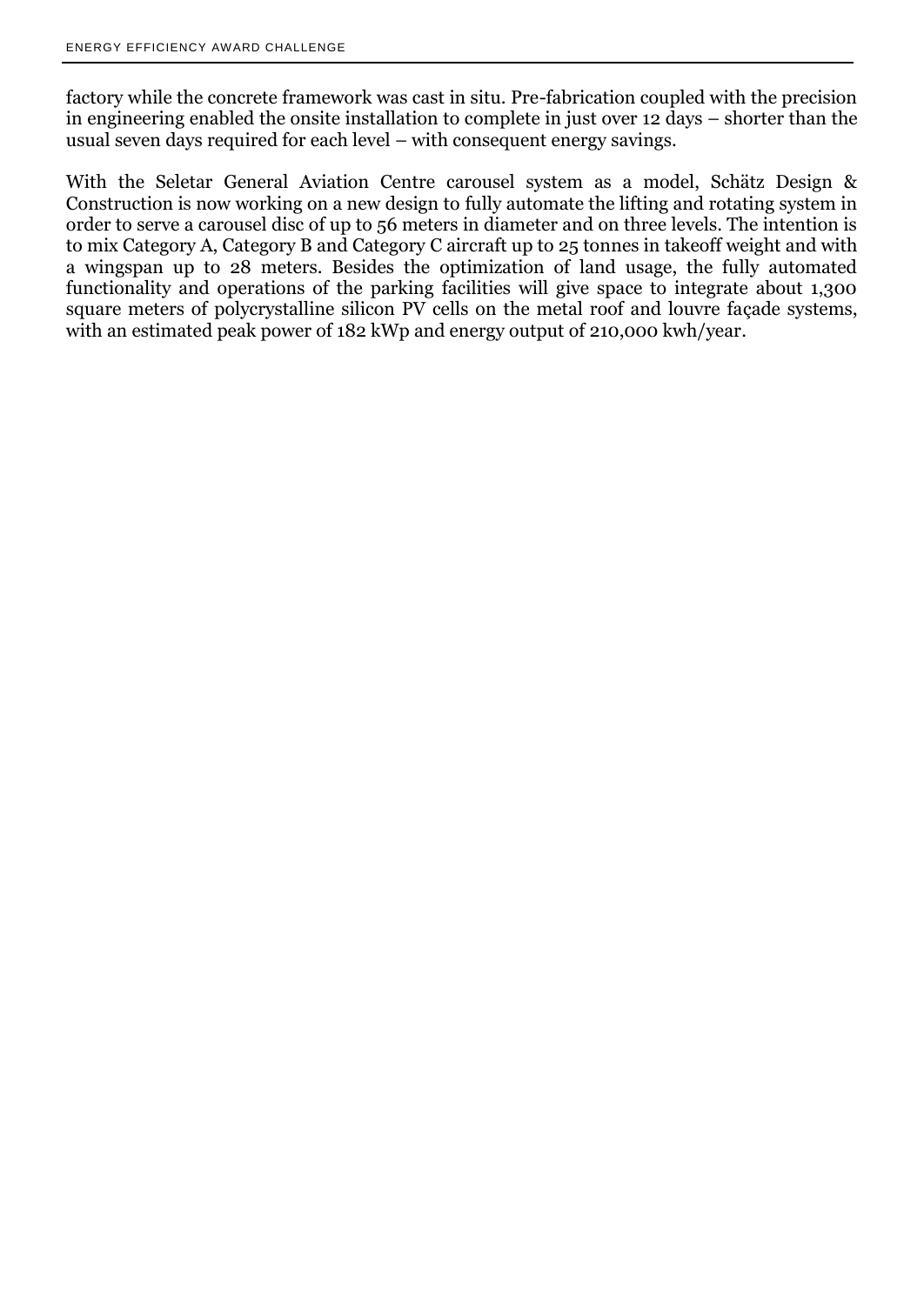## **SICC**

SICC Coatings is a leading developer of paints and construction products that provide characteristics beyond the decorative aspect and which contribute immensely to the well-being and health of people. Far ahead of the trend to energy saving, years ago SICC Coatings already produced and provided coatings that are applied like any ordinary coat but clearly reduce energy consumption for heating and cooling buildings.

The products of SICC Coatings send clear messages even for removal of moss and algae on facades, solving interior and exterior problems with humidity, mildew-renovation and special hygienic demands of allergic persons. Next to the human wish for comfort through a wellbalanced indoor climate, energy savings and environmental protection are main priorities.

#### **SICC CLIMATE ACTIVE PAINT THERMO ACTIVE ROOF COATING**



New roofing is usually up to 60% more expensive. The desire of many property owners to have a roof that looks as new and which remains sealed with a professional roof coating for many years is fulfilled with ClimateActivePaint ThermoActive.

High quality raw materials give the ClimateActivePaint coating a high elasticity in the temperature range from  $-40^{\circ}$ C to  $+150^{\circ}$ C. The excellent flexible ThermoActive allows an easy

bridging of material transitions. Sunlight reflection, deflection of the heat radiation and evaporation enthalpy work together as a free "air conditioning". In such way a clear drop in room temperatures is possible in the summer months. Cool roofs enable energy saving and environmental care within an urban area to clients, architects, engineers, energy consultants and policy makers.

The cooling ClimateActivePaint ThermoActive roof coating can be used on many types of roofs, such as dwellings, industry buildings, office buildings, hospitals, etc.

#### **Successfully installed at Caterpillar Asia**

Previously, Caterpillar was facing problems with a hot environment inside the warehouse due to the warm weather and consequently there was the need to use energy to reduce the warm temperature inside the warehouse. To reflect heat, sunlight and UV for reducing energy consumption, Caterpillar applied THERMO ACTIVE ROOF Coating on their warehouse's metal roof.

#### **Year of Construction or Renovation:** 2017

#### **Achieved Energy Savings:**

Before coating roof surface temperature: 63.50 degree Celsius. After coating roof surface temperature: 40.00 degree.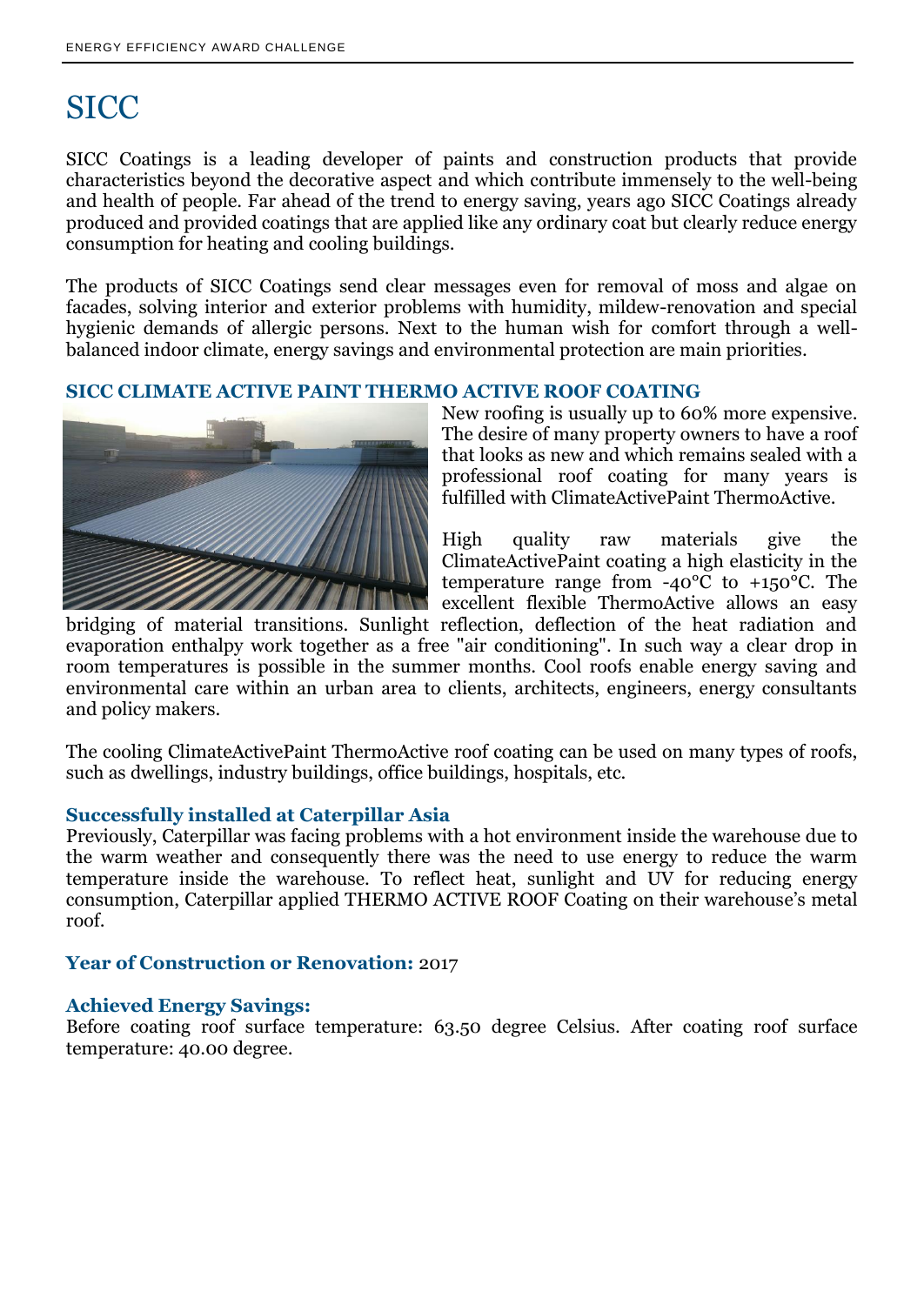#### **BEFORE: AFTER:**



A test report of TÜV Süd PSB SINGAPORE shows that the solar reflectance of emittance of Thermo Active (Roof Coating) was about 87.7% and 0.89, respectively, with the Solar Reflectance Index in the range of 110.5-110.26. In addition, the thermal conductivity and resistance of the Thermo Active (Roof Coating) was around 0.16 W/mK and 9.99E-3m2K/W, respectively.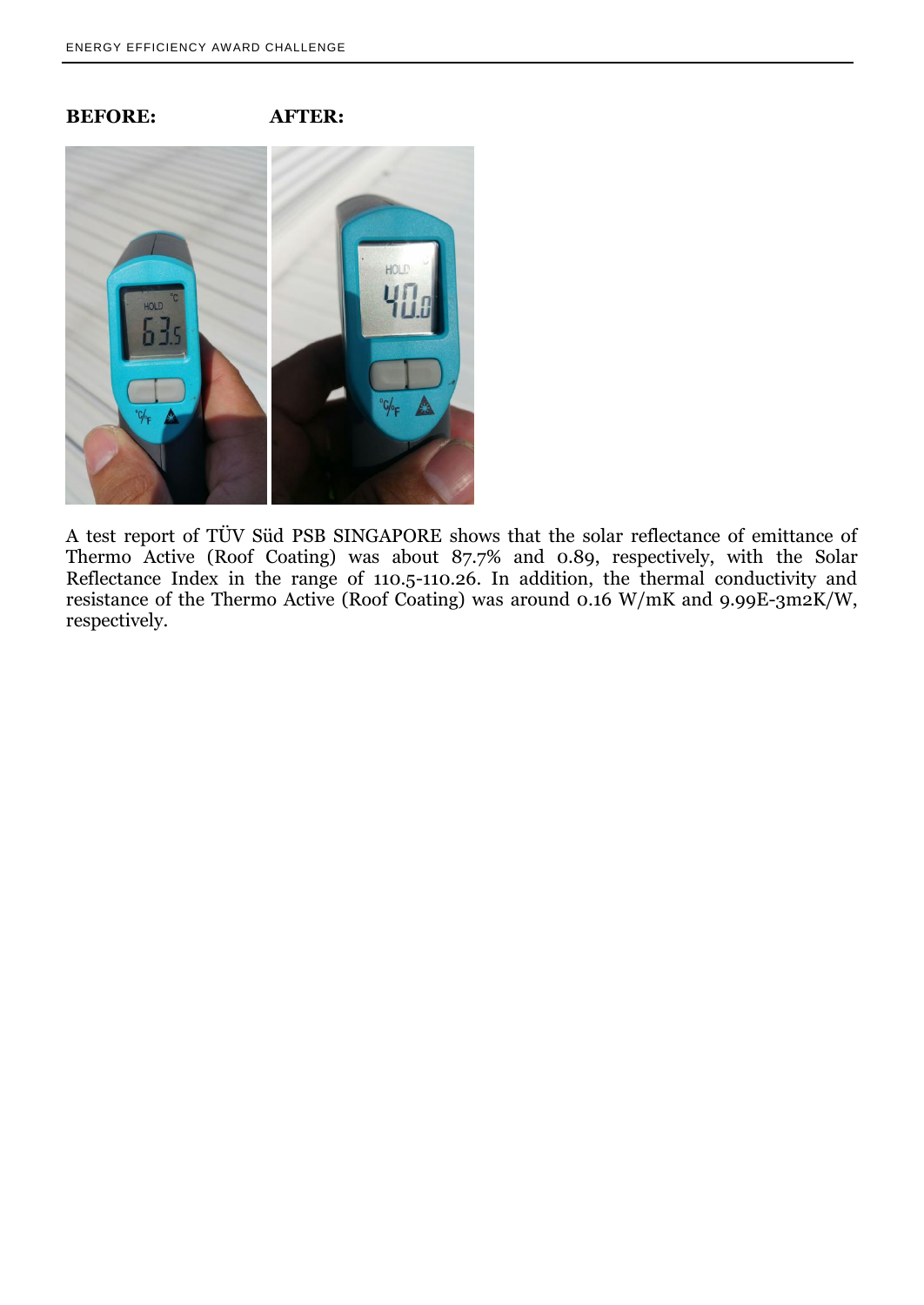### **About the German Energy Solutions Initiative**

With energy prices on the rise and fossil fuel resources becoming scarce, both economic prosperity and competitiveness increasingly depend on our ability to use new energy sources and energy efficiency solutions. This applies to all countries worldwide. The use of innovative energy solutions offers enormous potential for energy conservation in all fields.



The promotion of smart and sustainable energy solutions in Germany has resulted in the establishment of an industry which offers some of the world's leading technologies. This industry encompasses several thousand small and medium-sized enterprises specialised in the development, design and production of renewable energy systems, energy efficiency solutions, smart grids and storage technologies. Also, new energy technologies like power-to-gas and fuel cells are the basis for cutting-edge energy solutions.

The transfer of energy expertise, the promotion of foreign trade and the facilitation of international development cooperation are part of the German Energy Solutions Initiative. We offer:

- networking and business opportunities both in your country and in Germany
- showcasing of reference projects
- capacity building.

Coordinated and financed by the German Federal Ministry for Economic Affairs and Energy (BMWi), the initiative is implemented in cooperation with partners such as the German bilateral chambers of commerce (the AHKs), the German Energy Agency (dena) and the Deutsche Gesellschaft für Internationale Zusammenarbeit (GIZ).

For more information, please visit [www.german-energy-solutions.de/en.](http://www.german-energy-solutions.de/en)